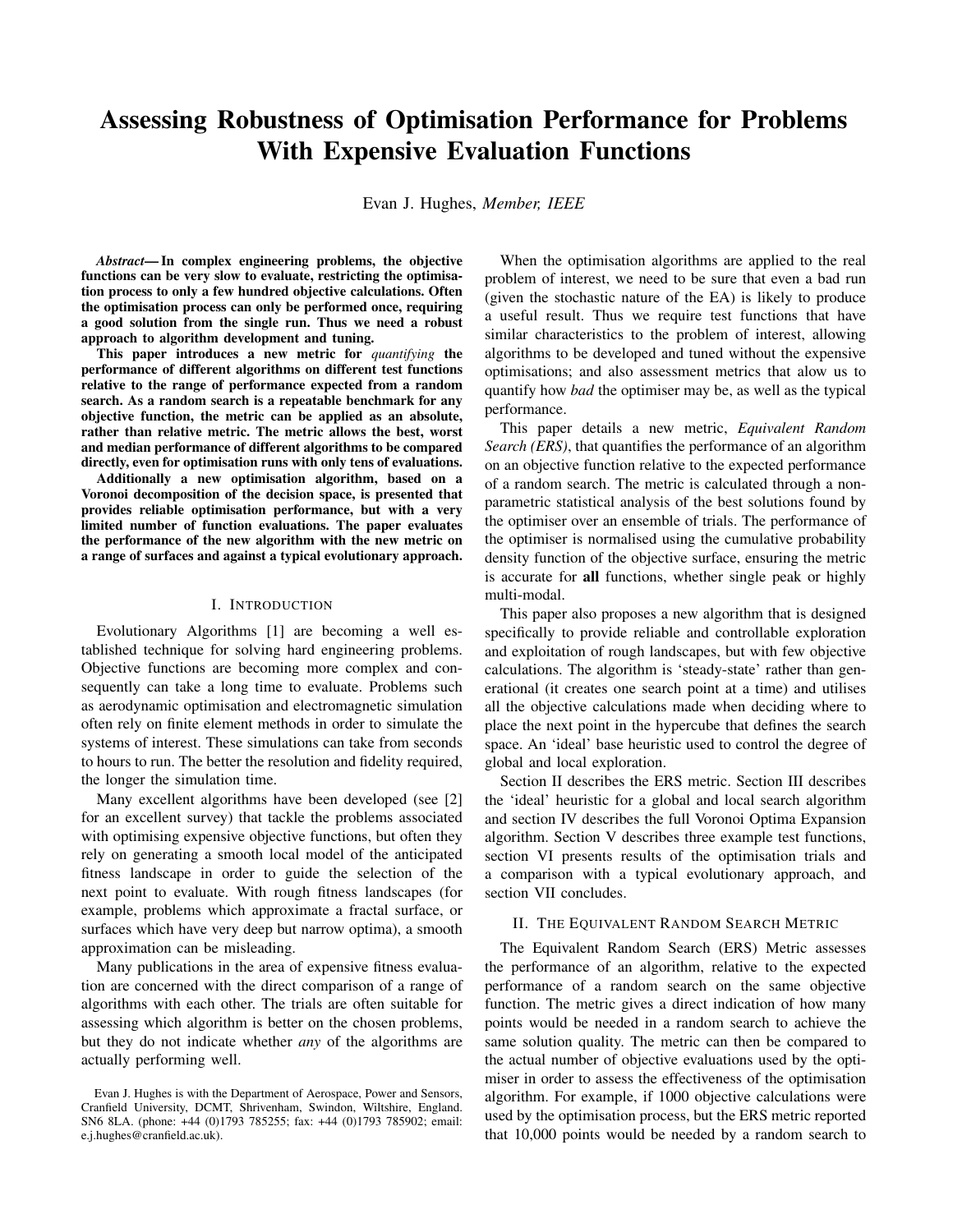achieve equivalent results, then the algorithm is performing well. A similar metric based on comparisons to a uniform gridded search has been developed independently as part of the Huygens benchmarking suite [3]. Unfortunately a gridded search is dependent on the topology of the optima, and the interaction with the grid structure is highly complex and problem specific, preventing a simple generalised approach with a robust mathematical basis.

# *A. Objective Normalisation*

To get a reliable assessment, the optimisation process is repeated M times and the best optima results,  $Y_i : i =$  $1 \ldots M$ , gathered. Each of the M results are transformed via the cumulative probability density function (CDF) of the objective surface,  $D(Y)$ , to generate the probability of obtaining an objective value *better* than the best value observed in each of the  $M$  runs. This normalisation process allows even very rough, multi-modal and deceptive functions to be used for evaluating the optimisers.

The function  $D(Y)$  can be generated for any objective function by performing a large uniform-random sample of the objective surface. The number of sample points,  $K$ , is typically a few orders of magnitude larger than the number of points generated by the optimisation algorithm. A modest number of samples may be used initially, and then extended if the calculation of the metric indicates insufficient resolution of  $D(Y)$ .

The set of  $K$  objective values from the random sampling process are sorted with the best solution labelled with a rank of 1, and the worst a rank of N, giving a sorted set  $\mathcal{R}$ . The function  $D(Y)$  is then generated by finding the index number of the first member of set  $R$  which is worse than the optimised objective value  $Y$ . This index value is divided by  $K$  to provide an estimate of the probability of any single random evaluation yielding an objective value result that is less than  $Y$ . If a value of  $Y$  leads to an index value of 1 being identified as the first value of the set  $R$  that is larger, then the number of points,  $K$ , in  $R$  is too small and a larger sample set is required to prevent 'clipping' of the metric. Thus for test functions where the evaluation is expensive, the approximation of  $D(Y)$  can be improved progressively until satisfactory resolution is obtained.

It is also possible (but not always trivial) to obtain an analytic solution for the CDF if the equations for the objective function are known. This allows the ERS metric to be calculated quickly, but more importantly, will allow functions that have a very low density of points at the Pareto surface to be analysed without resorting to massive Monte-Carlo searches.

## *B. Metric Calculation*

Once we have calculated  $D(Y)$ , the probability of there existing a solution better than  $Y$ , we can compare the result directly to a random search. For the random search, if we generated a single random point, there would be a probability  $D(Y)$  that the point would be better than the optima at Y, and a probability  $1-D(Y)$  that the point will be worse than  $Y$ . If we generate  $N$  independent random points, then we will not find a better solution than Y with a probability of  $(1 - D(Y))^N$ . Therefore the probability of finding *at least one* solution better than Y with an N point random search is given by:

$$
D'(Y) = 1 - (1 - D(Y))^N
$$
 (1)

For example, if  $D(Y) = 1/1000$  and we generated  $N =$  $100$  random points, the probability of at least one of the  $N$ solutions being better than Y is  $D'(Y) = 9.5\%$ .

Importantly, the new cumulative density function,  $D'(Y)$ in equation 1, describes the probability that a random search of  $N$  points would find an optimum value better than the value  $Y$ . Therefore if we repeated an  $N$ -point random search M times,  $D'(Y)$  would describe the distribution of the M results. Thus the median value of  $Y$  from our  $M$  searches would be an approximation of the value of  $Y$  necessary to make  $D'(Y) = 0.5$ . We can exploit this property of  $D'(Y)$ to create a metric that uses a simple random search as its reference. As the reference can be described analytically, we can use the metric to **quantify** the performance of any optimisation algorithm on any evaluation function.

The ERS metric is calculated by performing  $M$  independent runs of our optimisation algorithm under test, and then exploiting  $(1)$  to calculate a value for N, given the observed values for Y from our optimiser. By setting  $D'(Y_{median}) =$ 0.5, where  $Y_{median}$  is chosen to be the median result from our M trials of the optimiser, we can calculate the value for N to give us an equivalent size of random search that we would have to perform to achieve the same median result.

Therefore we can re-arrange (1) (and taking logarithms) to give:

$$
N_{median} = \frac{\log(0.5)}{\log(1 - D(Y_{median}))}
$$
 (2)

Ultimately, the calculated value for  $N_{median}$  is only an estimate and is subject to sampling error (median is calculated by ranking the  $M$  values for  $Y$  and finding the central value). If we consider that the probability of the true value of  $N_{median}$  being less than the estimate is 0.5, and the probability of the true value being greater is also 0.5, we can describe the error in the estimate of the equivalent random search performance using a binomial distribution of the rank locations with the two probabilities being  $p = 0.5$ and  $q = 1-0.5$ . A binomial distribution can be approximated by a normal distribution when  $Mp \geq 5$  and  $Mq \geq 5$ . Thus a minimum value of  $M = 10$  trials will suffice. The variance is given by  $Mpq = M/4$  and therefore the standard deviation by  $\sigma = \sqrt{M}/2$ . The 95% confidence limits of a normal distribution are given by  $\pm 1.96\sigma$ . Therefore the the upper and lower bounds to give 95% confidence intervals on the estimate of the median correspond to the values of Y from the ranked data in indexes  $(M + 1)/2 \pm 1.96\sqrt{M}/2$ . Thus given the equivalent random search size from the median value, the confidence limits indicate the range of actual random search sizes that could potentially yield equivalent results to our optimiser.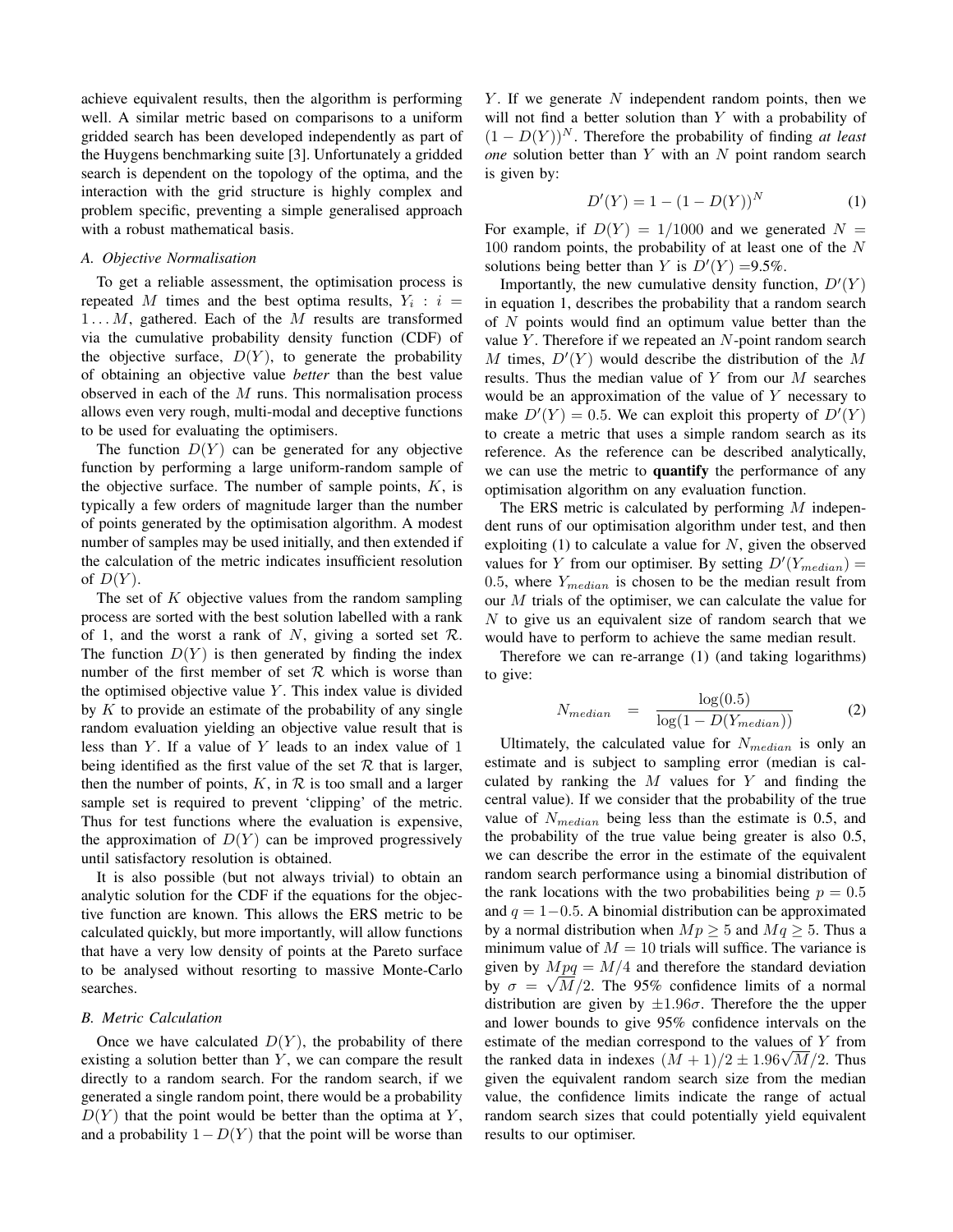We can also process other statistics such as the best and worst values of Y and associate them to the best and worst values expected from a random search.

For the random search, the probability given by  $D'(Y)^M$ is the probability that  $M$  searches will all return values better than  $Y$ . Therefore the cumulative probability distribution in (3) is the distribution of probabilities that at least one worse value than  $Y$  will be found in  $M$  trials. The distribution  $D''(Y)$  is therefore the distribution of the worst optimisation results from M trials.

$$
D''(Y) = 1 - D'(Y)^M
$$
 (3)

Equation 4 shows (3) and (1) re-arranged to obtain a median estimate and the 95% confidence limits of the worst optimisation value.

$$
N_{worst_{upper}} = \frac{\log(1 - \sqrt[M]{0.025})}{\log(1 - D(Y_{worst}))}
$$

$$
N_{worst_{median}} = \frac{\log(1 - \sqrt[M]{0.5})}{\log(1 - D(Y_{worst}))}
$$

$$
N_{worst_{lower}} = \frac{\log(1 - \sqrt[M]{0.975})}{\log(1 - D(Y_{worst}))}
$$
(4)

A similar process may be used to establish the estimate of the equivalent random search based on the best results and is given in (5)

$$
N_{best_{upper}} = \frac{\log(0.025)}{M \log(1 - D(Y_{best}))}
$$
  
\n
$$
N_{best_{median}} = \frac{\log(0.5)}{M \log(1 - D(Y_{best}))}
$$
  
\n
$$
N_{best_{lower}} = \frac{\log(0.975)}{M \log(1 - D(Y_{best}))}
$$
 (5)

It must be noted that care should be exercised if other statistics are to be used as some are not function independent and may be biased (for example the *mean* will only be unbiased for unimodal functions).

The metric  $N_{median}$  in (2) is the size of the random search optimisation that must be performed, that when repeated M times, will obtain a median optima  $Y_{median}$ . This metric is an indicator of typical algorithm performance (distance to the true global objective value) and a value of  $N_{median}$  larger than the actual number of function evaluations used indicates an optimisation algorithm well suited to the test function.

The metric  $N_{worst}$  in (4) is the size of the random search optimisation that must be performed, that when repeated M times, will obtain a worst optima of  $Y_{worst}$ . If this metric is larger than  $N_{median}$ , then the spread of the inferior solutions from the optimisation process (i.e. variance of inferior solutions) is smaller than the spread that would be obtained by a random search process. This is a desirable feature of optimisation algorithms as it suggests that if only a single run of the optimiser can be performed, there is confidence that a good solution will be identified. If  $N_{worst}$ is smaller than  $N_{median}$ , the optimiser is prone to premature convergence on poor solutions (highly undesirable).

The metric  $N_{best}$  in (5) is the size of the random search optimisation that must be performed, that when repeated M times, will obtain a best optima of  $Y_{best}$ . If this metric is larger than  $N_{median}$ , the optimisation algorithm is capable of identifying exceptionally good solutions occasionally. If  $N_{best}$  is less than  $N_{median}$ , the optimisation algorithm rarely finds exceptional solutions. In practice, as long as  $N_{best}$ is at least equivalent to the number of evaluations actually performed (i.e the extreme best solution found in  $M$  optimisation runs is of similar performance to the extreme best solution found in M random searches of the same number of function evaluations), the algorithm is quite satisfactory, but generally the confidence intervals of  $N_{best}$  are very large and it can only be used for indication purposes.

Any situations that give  $N_{median}$  lower than the actual number of evaluations used indicate that a random search would have most likely provided better results than from the optimiser.

## III. THE 'IDEAL' SEARCH HEURISTIC

The idealised heuristic forms the basis of the optimisation algorithm and is:

- 1) **Exploration:** Next point is the centre of the largest empty convex region.
- 2) **Exploitation:** Next point is the centre of the largest empty convex region that has a selected *good* point at one vertex.

The aim of the idealised heuristic is to reduce the size of unexplored regions, resulting in uniform search coverage, while still being able to focus on the areas where the local and global optima lie. With only a limited number of function evaluations available, every evaluation must count.

A similar concept based on Voronoi decomposition has been applied to multi-objective optimisation problems [4], and more recently a modified Genetic Algorithm that identifies large hyper-rectangles has been proposed [5].

## *A. Exploration*

The exploration search step of the heuristic identifies the most unexplored region of the search hypercube, and places the next point at the centre of the region. The region could be described in a number of ways, the ideal being to find the largest convex region that will reside between the existing evaluation points.

Section III-E describes the Voronoi method for approximating the most unexplored region.

#### *B. Exploitation*

The exploitation step involves first identifying a good point. The method used in this paper is to first triangulate the decision surface, and then identify all solutions which are superior to all their neighbours: i.e. all local minima. The triangulation process can be achieved easily through Delaunay triangulation [6]

Once a point has been selected, the largest unexplored volume that contains the point at its edge is identified, and a new evaluation generated for the point corresponding to the centre of the volume.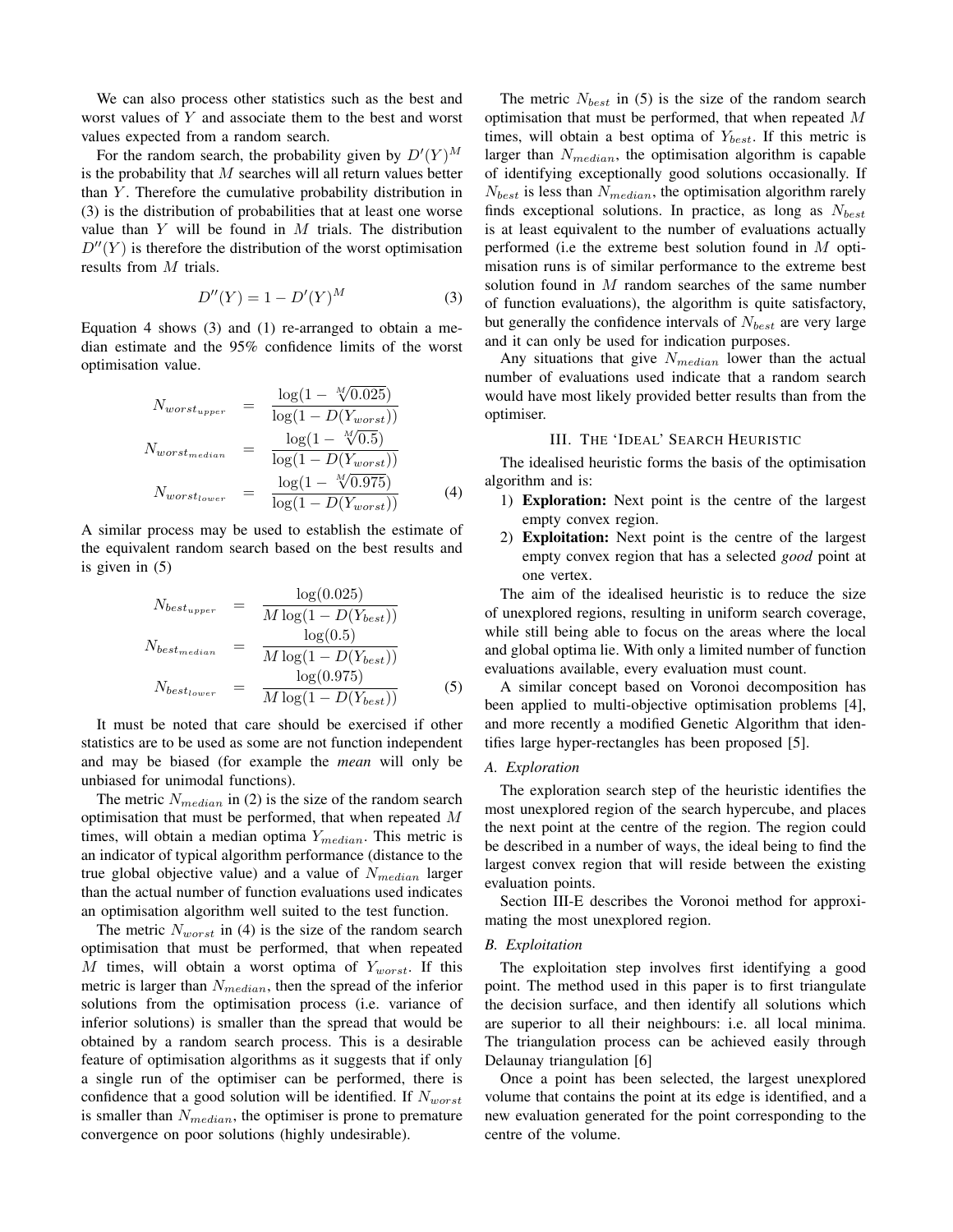# *C. Exploration versus Exploitation*

The two phases of the algorithm, exploration and exploitation, must be controlled in order to provide effective coverage of the decision space. The algorithms must begin with an exploration phase to allow interesting regions to be identified, then the exploitation phase can be applied to refine the regions.

In evolutionary algorithms, the initial population provides pure exploration. The crossover operator also provides initial exploration, but the effect reduces as the algorithm converges. The selective pressure and crossover in subsequent generations provide exploitation, with a low level mutation providing continuing exploration of the decision space throughout the remaining optimisation process.

## *D. Largest Empty Convex Region*

The idealised algorithm in section III relies on being able to identify the largest empty convex region either in the entire search space, or with a chosen point at its edge. The region may be approximated by finding the largest empty hypersphere that can be placed between the existing points. The new point would then be generated at the centre of the hypersphere. Finding the centre of the largest empty hypersphere is still not a trivial problem to solve.

# *E. Voronoi Diagrams*

The *Voronoi diagram* [6], [7] can be used to identify the centre of the largest empty hypersphere. A typical Voronoi Diagram is shown in Fig. 1 with the largest empty circle indicated. The centre of the largest empty circle will always coincide with either a Voronoi vertex, or a vertex generated by the intersection of the Voronoi diagram with the convex hull of the set of points.



Fig. 1. Example 2D Voronoi diagram showing how centre of largest empty hypersphere lies at a Voronoi vertex

The Voronoi diagram divides a hyperspace containing points into regions, each region surrounding a single point. The space is divided so each point is associated with the region of space closest to it. If  $P = p_1, p_2, \dots, p_n$  is a set of points (or *sites*) in the hypervolume, the volume is partitioned by assigning every point in the volume to its nearest site. All those points assigned to  $p_i$  form the Voronoi region  $V(p_i)$ .

$$
V(p_i) = \{x : |p_i - x| \le |p_j - x|, \forall j \neq i\}
$$
 (6)

The Voronoi diagram is formed as the boundaries of the set of Voronoi regions. The Voronoi edges are points on the hyperplane that lie on the boundaries of the Voronoi regions and will be by definition equidistant from two sites. A Voronoi vertex is formed at the junction of multiple Voronoi hyperplanes. If the point at the centre of each Voronoi cell is joined by lines to the points at the centre of its neighbouring cells, the Delaunay triangulation results and can be used to identify the set of nearest neighbours to a point. The generation of Voronoi diagrams is computationally expensive and so direct use is only really possible for problems with low-dimensionality. Indirect calculation of the Voronoi diagram is still slow but can lead to useful optimisation systems [8]. It is possible to calculate the Voronoi diagram and Delaunay triangulation simultaneously and using an incremental approach [9], one point at a time, which is ideal for the algorithm described in this paper.

To simplify the processing for finding the largest empty hypersphere, a point is placed at each corner of the hypercube in the decision space, simplifying the calculation of the intersection of the Voronoi diagram with the convex hull of the points. The next point is then placed uniformly at random within the hypercube, allowing the Voronoi diagram to be generated and the optimisation process to begin. Thus only one point is placed at random, the structure of the remaining points is deterministic, but biased by the single random selection.

With a 10 dimensional problem, the hypercube has 1024 corners, therefore 1025 points would be required in the initial sampling of the decision space. For many engineering problems that are to be optimised on a single processor, the direct Voronoi approach is limited to problems with less than 10 dimensions due to a rapid expansion of computational complexity with increasing dimensionality. Unfortunately Voronoi decomposition is computationally expensive for even moderate numbers of variables, but the processing is small compared to the cost of evaluating the objective function

# IV. VORONOI OPTIMA EXPANSION

The *Voronoi Optima Expansion (VOE)* algorithm operates by first performing a global search phase for a fixed fraction of the available objective evaluations, and then performing a repeated local expansion of the best performing local minima in the Delaunay triangulation. Figure 2 shows a typical triangulation net after a run of the VOE algorithm with 10% global search.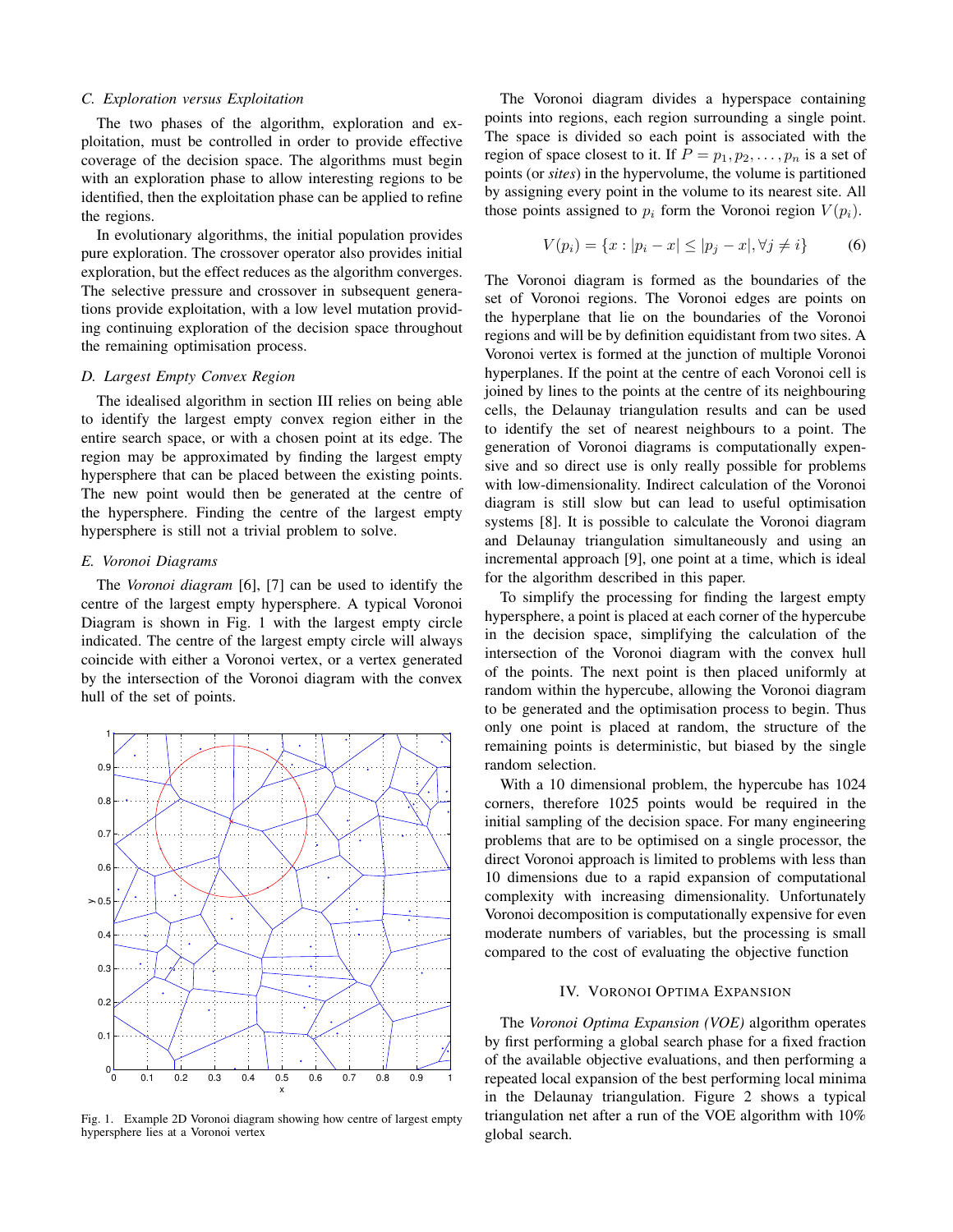

Fig. 2. Example Voronoi Diagram (blue) and Delaunay triangulation (red) of a VOE run on test function 3

At each local expansion iteration, L local optima are investigated with a local search step:

$$
L = \max\left(1, \min\left(N_L, \frac{(I_{max} - I)}{S}\right)\right)
$$

Where  $N_L$  is the actual number of local optima currently identifiable in the triangulation,  $I$  is the number of evaluations performed so far,  $I_{max}$  is the maximum number of evaluations to be performed, and  $S$  is a compression factor that limits the proportion of the available evaluations that may be used for this local search phase.

Each local optima is expanded in turn (starting with the worst performing). When more local optima are present than the expansion limit  $L$ , the best  $L$  are chosen for expansion. In practice, there will be a maximum of  $I/2^D$  local optima at any one time, where D is the number of dimensions of the decision space and  $I$  is the number of evaluations performed so far. Initially, the number of local optima is often less than the maximum number of expansions allowed and all the optima get probed. As the remaining number of evaluations reduces, only the better optima get expanded, until in the final phase of the algorithm (approximately the last  $S$  evaluations) only the best solution is being expanded, effectively a local hill-climb.

The VOE algorithm is interesting in that most improvements in the objective values occur towards the end of the optimisation run when the algorithm is focussing aggressively on a very small number of optima, unlike many evolutionary approaches which provide very reasonable local solutions within the first few generations.

# V. OBJECTIVE FUNCTIONS

Three objective functions have been used to examine the performance of the VOE optimisation process and the behaviour of the ERS metric.

## *A. Basic Test Functions*

Two test functions were formulated as maximisation problems. Both having an optimum of 1.0. The first has a single optima, and the second many local optima. Both were formulated for a chromosome using two real-valued genes. Test function 1 (spike), described by equation 7 has a single narrow central spike as the global optimum point. Test function 2 (rings), described by equation 9 has a narrow central spike as the global optimum point and then a series of concentric ridges. The function is highly deceptive and it is very difficult for optimisation algorithms to identify the central optima.

*1) Test function 1 - 'spike':* Function 7 is simple and is used to form a 'lower' bound of complexity for the demonstration of the metric. The function has a very sharp 'spike' in the centre that requires a very large random search to identify accurately. Equation 8 is the analytic CDF for the spike function up to a probability of approximately 80% which is ample for even very small random searches.

$$
Y = 1 - \sqrt[4]{x^2 + y^2}, \quad -10 \le x, y \le 10 \tag{7}
$$

$$
D(Y) = \frac{\pi (1 - Y)^4}{400}, \quad 0 \le \sqrt{x^2 + y^2} \le 10 \quad (8)
$$

*2) Test function 2 - 'rings':* Equation 9 shows a 2 dimensional multi-modal test function that has a central spike to be maximised, and 3 local optima surrounding it as 'rings', rather than discrete points. This objective function appears simple but can cause significant problems to optimisers due to the local objectives being plateaus widely distributed in decision space and forming very significant attractors in the objective domain. The central spike is in practice difficult to identify compared to the relative ease of identifying the local optima. Equation 10 shows the analytic Cumulative Probability Density Function (valid for greater than 95% of solutions).

$$
Y = \sum_{r=0}^{3} 0.998^r \exp\left[\frac{-(d - 4\pi r/5)^2}{0.3^2(r+1)}\right]
$$
  

$$
d = \sqrt{\sum_{i=1}^{2} x_i^2}, \quad -10 \le x_i \le 10
$$
 (9)

$$
D(Y) = \frac{\pi}{(20^2)} \left[ (-0.3^2 \ln(Y)) + \sum_{r=1}^3 \left[ (q \le 0.998^r) \right] \right]
$$

$$
\left[ \left( \frac{4r\pi}{5} + q \right)^2 - \left( \frac{4r\pi}{5} - q \right)^2 \right] \Big]
$$

$$
q = \sqrt{-0.3^2 (r+1) \ln \left( \frac{Y}{0.998^r} \right)} \tag{10}
$$

#### *B. Fractal Surface Test Function*

The third test function is a very rough fractal landscape formulated as a minimisation problem and is function  $20_{1}103$ of the Huygens benchmarking suite [3] and is shown in figure 3. The global optima is unknown but the best found so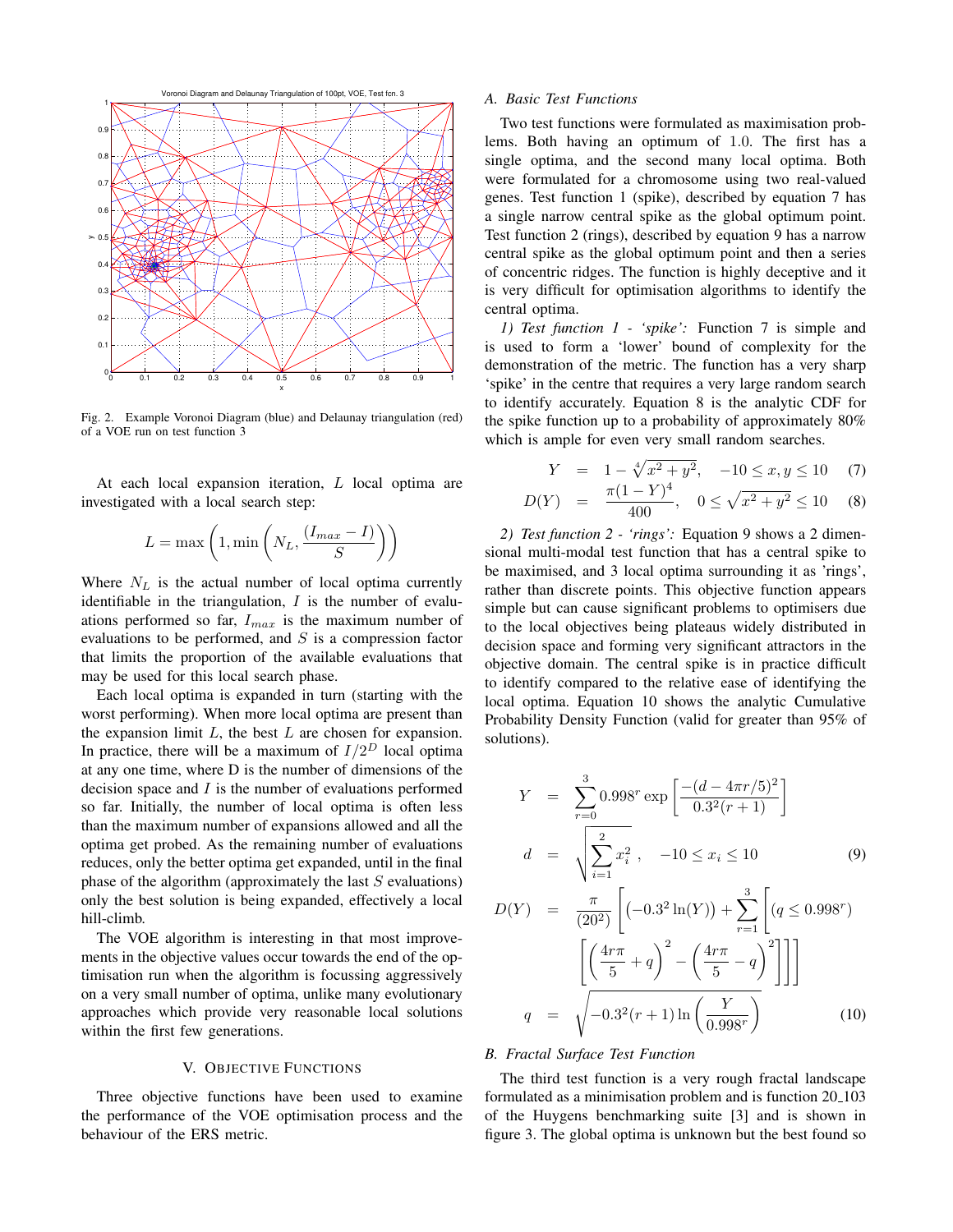

Fig. 3. Test objective surface of Huygens benchmark moon 20 103

far is −2.6114 at [0.1006 0.4089]. The function is formulated for a chromosome using two real valued genes, each lying in the range  $[0, 1]$ . Figure 4 shows the Cumulative Probability Density Function of the function.



Fig. 4. Cumulative Probability Density Function of Huygens function 20 103 (based on 35, 000 evaluations)

# VI. RESULTS

The Voronoi Optima Expansion algorithm was applied to each of the three test functions, and as a comparison, Differential Evolution (DE) [10] (with rank selection) was also applied with the same limit on objective function evaluations in each case.

For each test function, the effect of global vs. local exploration was investigated by repeating the trials but with differing proportions of global and local search. For the VOE algorithm, linear steps were created. For DE the population size and number of generations were varied in order to

achieve a similar contrast between local and global search. In DE linear steps were not possible. For both algorithms the case of total global search was evaluated (e.g. for DE a population of 100, 1 generation).

For each experiment to calculate the ERS metrics, 20 trials were performed for test functions  $1 \& 2$ , and  $10$  trials were performed for test function 3. The VOE algorithm is tuned by two parameters: The proportion of solutions used for global search, and the compression factor for the local search. A compression factor of  $S = 16$  appears to be useful and has been applied in all the trials, with the ratio of global:local search being varied parametrically. The DE algorithm is tuned by the population size and number of generations, the search scaling factor  $F$ , and the crossover rate  $C$ . The population size and number of generations are varied in each experiment, and the values  $F = 0.7$  and  $C = 0.5$  were found to be a very good choice (there was little change in the algorithm performance with variation in the two parameters).

## *A. Test function 1 - 'spike'*

As the function is so simple,100 objective evaluations for each trial proved more than adequate for both optimisers to identify good solutions. Figure 5 shows the ERS metrics for the VOE algorithm and figure 6 shows the ERS metrics for the DE algorithm. As expected in both plots, when the global search approaches 100%, the ERS matches that expected from a random search.



Fig. 5. ERS metric for VOE algorithm with 100 evaluations and 20 trials. Solid line is  $N_{Median}$ , dashed line is  $N_{Best}$  and dash-dot is  $N_{Worst}$ . Dotted lines show associated 95% confidence intervals

Figure 5 shows  $log_{10}(ERS)$  plotted versus the ratio of global to local search. It is clear from the VOE plot in figure 5 that small amounts of global search and large amounts of local search give best performance (approximately  $10^9$ evaluations would be required of a random search to match the performance of VOE with 100 evaluations).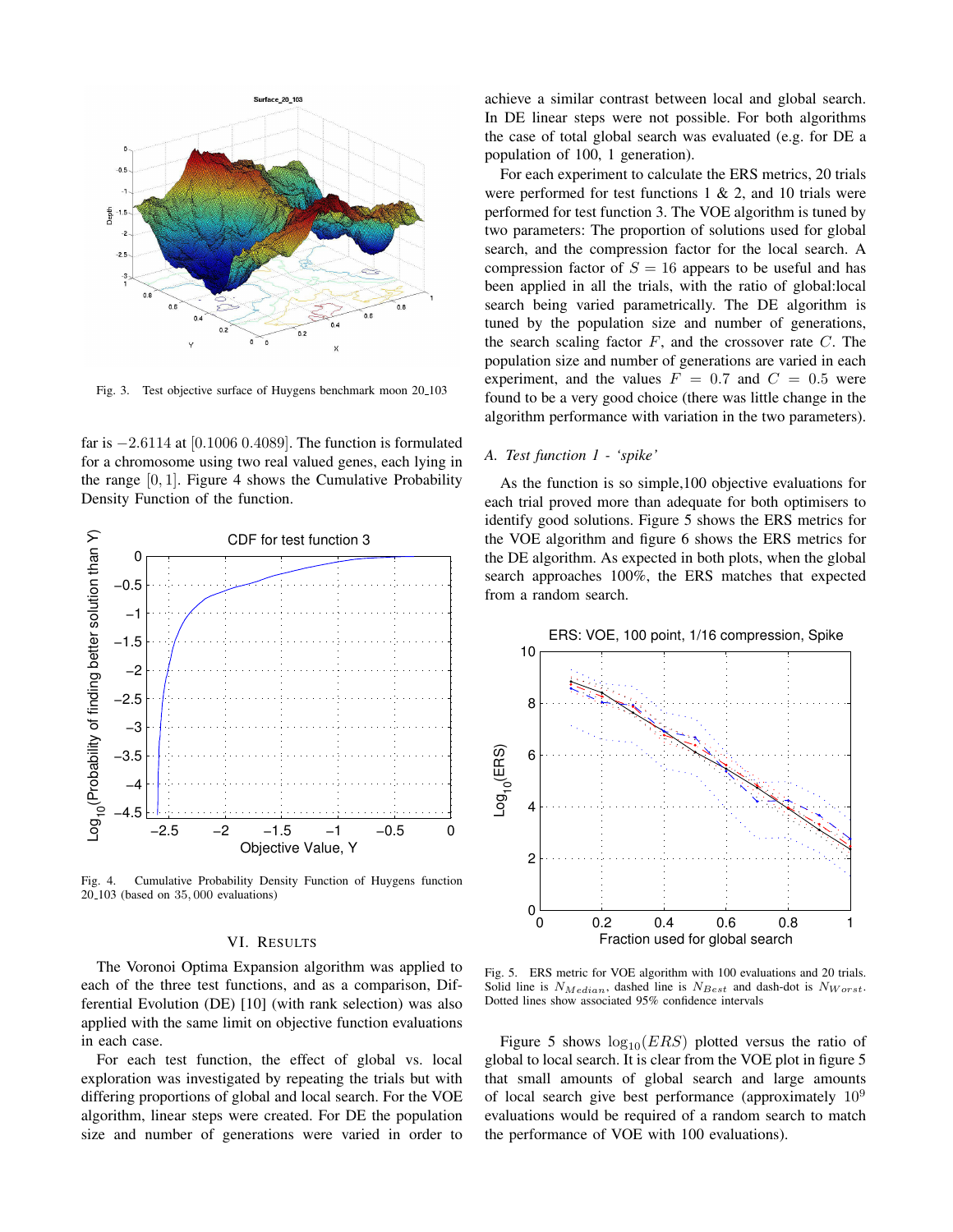

Fig. 6. ERS metric for DE algorithm with 100 evaluations and 20 trials. Solid line is  $N_{Median}$ , dashed line is  $N_{Best}$  and dash-dot is  $N_{Worst}$ 

Figure 6 shows the performance of Differential Evolution. A population size of 10 with 10 generations gave very acceptable results with a random search of around 4000 points being needed to match the performance. The results are as anticipated as DE is self-adaptive and does require a decent population size in order to be most effective. The comparison of  $N_{Worst}$  and  $N_{Median}$  indicate that the performance of DE is slightly erratic on this test function.

## *B. Test function 2 - 'rings'*

As the function is difficult, 1000 objective evaluations for each trial proved necessary for both optimisers to identify good solutions. With only 100 runs available, neither algorithm proved any better than a random search and demonstrates that it is important to test the baseline performance of each algorithm. With the 1000 points, the VOE algorithm managed to identify the true global optima once out of a total of 200 runs (DE failed to identify the true global). Figure 7 shows the ERS metrics for the VOE algorithm and figure 8 shows the ERS metrics for the DE algorithm.

It is clear from the VOE plot in figure 7 that a wide variation in the amount of global search made little difference to the median performance, with 10% global search being a good compromise (approximately 300, 000 evaluations would be required of a random search to match the performance of VOE with 1000 evaluations). The line for  $N_{Worst}$  is very satisfactory and as it is better than  $N_{Median}$ showing that the VOE algorithm tends to provide good answers repeatedly on this problem.

Figure 8 shows the performance of Differential Evolution. A population size of 20 with 50 generations gave acceptable results with a random search of around 6000 points being needed to match the performance of the actual 1000 evaluations. The performance of  $N_{Worst}$  and  $N_{Median}$  indicate that the performance of DE is again mildly erratic on this



Fig. 7. ERS metric for VOE algorithm with 1000 evaluations and 20 trials. Solid line is  $N_{Median}$ , dashed line is  $N_{Best}$  and dash-dot is  $N_{Worst}$ 



Fig. 8. ERS metric for DE algorithm with 1000 evaluations and 20 trials. Solid line is  $N_{Median}$ , dashed line is  $N_{Best}$  and dash-dot is  $N_{Worst}$ 

test function, but it is clear that for many combinations of population size and number of generations, DE is not significantly better than a simple random search.

## *C. Test function 3 - Huygen benchmark*

As the test function is accessed via the web, 100 objective evaluations for each trial proved to be a sensible upper limit. Figure 9 shows the ERS metrics for the VOE algorithm and figure 10 shows the ERS metrics for the DE algorithm.

It is clear from the VOE plot in figure 9 that the algorithm is again quite robust to the amount of global search, with 10% or 20% global search again being a good compromise (approximately 32, 000 evaluations would be required of a random search to match the performance of VOE with 100